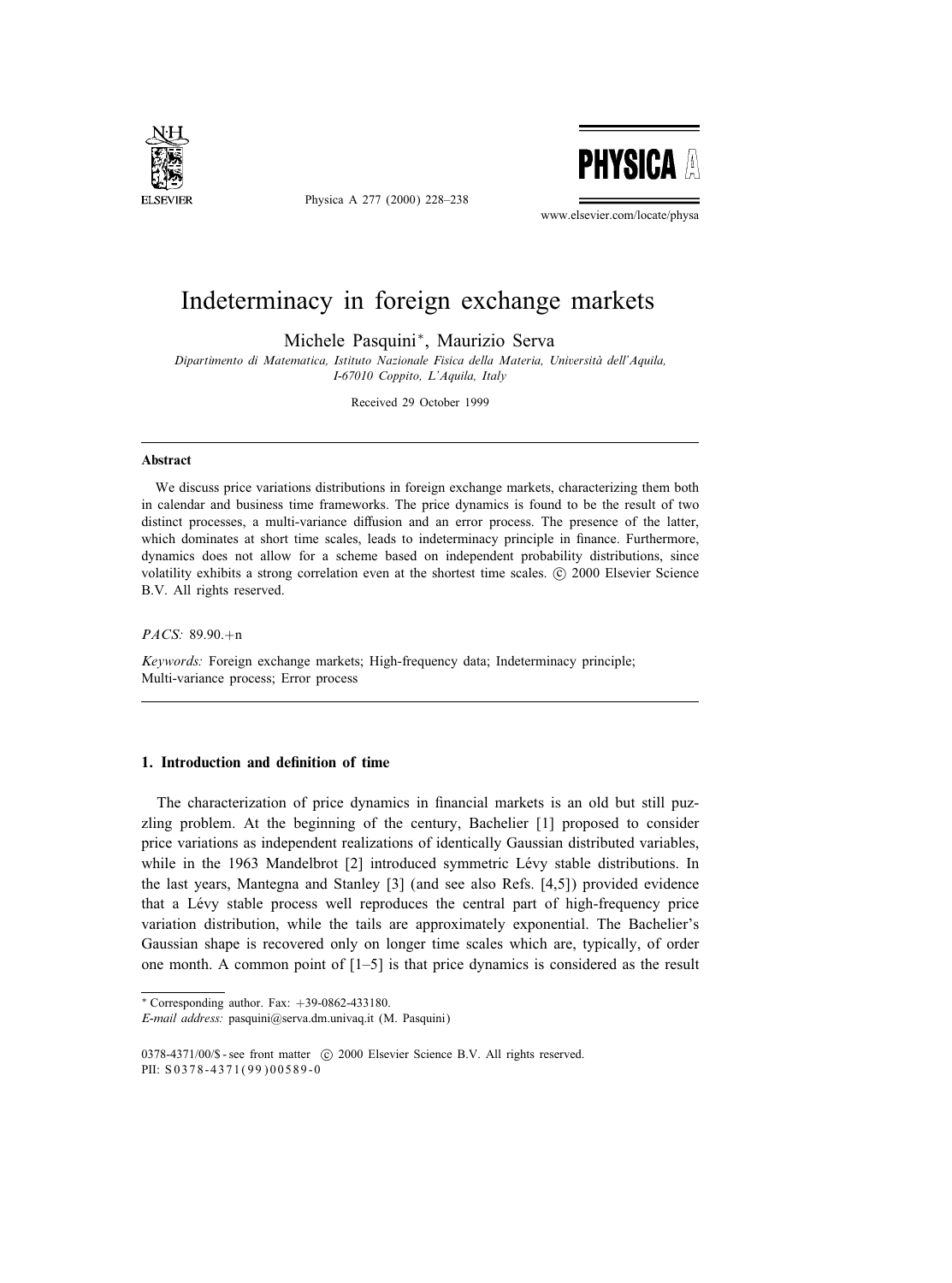of independent random variables. This kind of approach seems inadequate, since there is evidence of volatility correlations on long run  $[6-13]$ .

Indeed, price distribution strongly depends on how one measures time flow. The choice of time index is twofold, calendar time and business time. Business time is the sequence of integers  $n = 1, 2, 3, \dots$  which indexes successive established quotes. These integers correspond, respectively, to the calendar times  $t_1, t_2, \ldots$ . Therefore, calendar time (which is monotonically increasing) is a stochastic process of business time. The relation can be inverted by considering *n* as a function of calendar time, i.e.,  $n=n<sub>t</sub>$ , but in this case the function is defined only on the sequence of quoting calendar times. The price dynamics, therefore, can be described with respect to business time by means of series  $S_n$  or with respect to the calendar time by means of  $S_t \equiv S_{n_t}$ . In the first cases quotes  $S$  are defined on all integers and lags are all equal, in the second, they are defined only on quoting times and lags are unequal.

The main result of this paper is that a price quote is due to two distinct independent stochastic processes: an error process superposed to an underlying price process. The latter evolves following calendar time, while the former is due to an erroneous evaluation of a market operator, and its natural frequency is marked by business time. The resulting price variation distribution is, therefore, the convolution of two distributions associated to these two distinct processes: the error process distribution, which does not change with time, and the distribution of the underlying process, which scales, on the contrary, with calendar time.

The error process produces always a gap between two consecutive price estimations even if they are almost contemporary. This phenomenology strongly reminds quantum mechanics, where a measurement result always has a minimum uncertainty as stated by the Heisenberg Principle. Following this comparison, one can state an indeterminacy principle in finance: a price is never given with a precision less than a natural constant for that market.

Another important fact which is due to this phenomenology is that two consecutive price variations cannot be considered fully independent random variables, but they exhibit a very peculiar anticorrelation as we will see. Moreover, we provide evidence that volatility is so strongly correlated that remains substantially constant inside the largest lag we consider, and therefore the usual Lévy stable scheme seems to be not appropriate.

In this paper we examine the high-frequency price variation distribution of three foreign exchange markets, the Deutsch Mark/US Dollar (DEM-USD) exchange in 1993 (1,472, 140 quotes) and in 1998 (1,620,843 quotes), the Japanese Yen/US Dollar  $(JPY-USD)$  in 1993 (570,713 quotes), and the Japanese Yen/Deutsch Mark (JPY-DEM) in 1993 (158,878 quotes). The quotes represent the value of one US Dollar in Deutsch Marks and in Japanese Yens respectively, the DEM-USD and JPY-USD cases, while they represent the value of one Deutsch Mark in Japanese Yens in the DEM-JPY case. The price changes are given in pips, which indicate a  $DEM/10,000$  in the DEM-USD case, and a  $Yen/100$  in the JPY-USD and JPY-DEM cases. All the data sets analyzed in this work have been provided by Olsen & Associates.